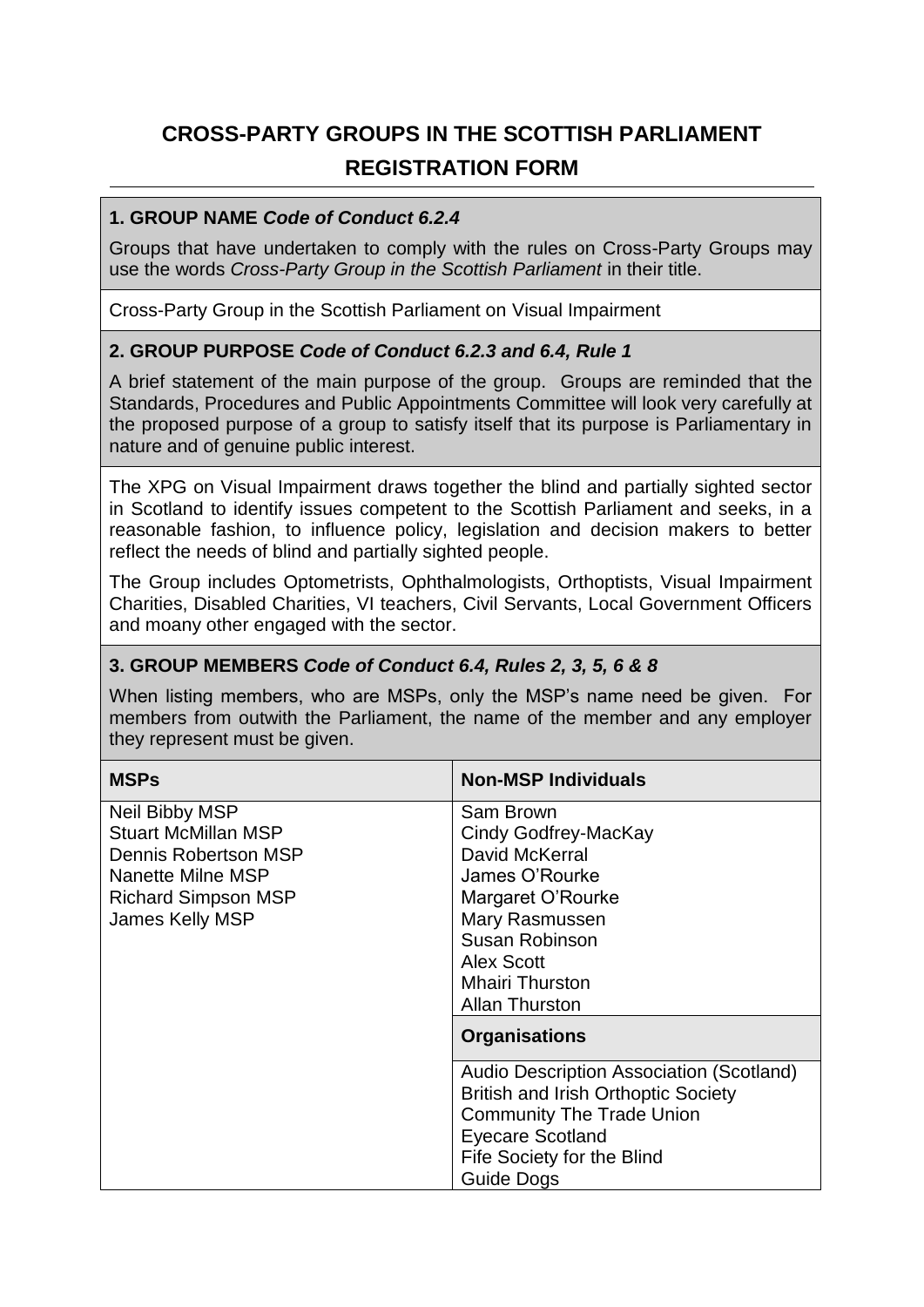| Haggeye                                   |
|-------------------------------------------|
| <b>Leonard Cheshire Disability</b>        |
| National Federation of the Blind Scotland |
| National League of Blind and Disabled     |
| <b>North East Sensory Services</b>        |
| <b>Novartis</b>                           |
| Perth and Kinross Society for the Blind   |
| <b>RNIB Scotland</b>                      |
| <b>Royal Blind</b>                        |
| SAVIE (Scottish Association for Visual    |
| <b>Impairment Education)</b>              |
| Scottish Council on Visual Impairment     |
| <b>Scottish Sensory Centre</b>            |
| <b>Scottish Vision Strategy</b>           |
| <b>Sight Action</b>                       |
| SITE (Support Integration<br>Training     |
| Employment)                               |
| Southern General Hospital                 |
| <b>STUC</b>                               |
| University of Edinburgh, Moray House      |
| <b>School of Education</b>                |
| VI Scotland                               |
| Visibility                                |

# **4. GROUP OFFICERS** *Code of Conduct 6.4, Rule 4*

Please amend titles as necessary e.g. to indicate joint office holders, or preferred titles.

| <b>Convener</b>      | <b>Stuart McMillan MSP</b>                                                             |
|----------------------|----------------------------------------------------------------------------------------|
| <b>Vice-Convener</b> | <b>Neil</b><br>MSP/Nanette<br>Milne<br><b>Bibby</b><br><b>MSP/Dennis Robertson MSP</b> |
| <b>Secretary</b>     | James Adams                                                                            |
| <b>Treasurer</b>     | James Adams                                                                            |

## **5. FINANCIAL OR OTHER BENEFITS RECEIVED** *Code of Conduct 6.3.1 & 6.3.7*

The group must register any financial or other material benefit received by the group from whatever source, where the value of the financial sum or benefit from any single source exceeds £500 in any one calendar year. This includes donations, sponsorship, subscriptions, hospitality, gifts, visits, provision of services or accommodation or staff assistance. The value of use of Parliamentary facilities need not be registered.

The details requiring to be registered include a brief description of the benefit, the approximate monetary value, the date on which it was received and the source from which it came. Where a consultancy organisation provides benefits, the client on whose behalf these are provided should be named.